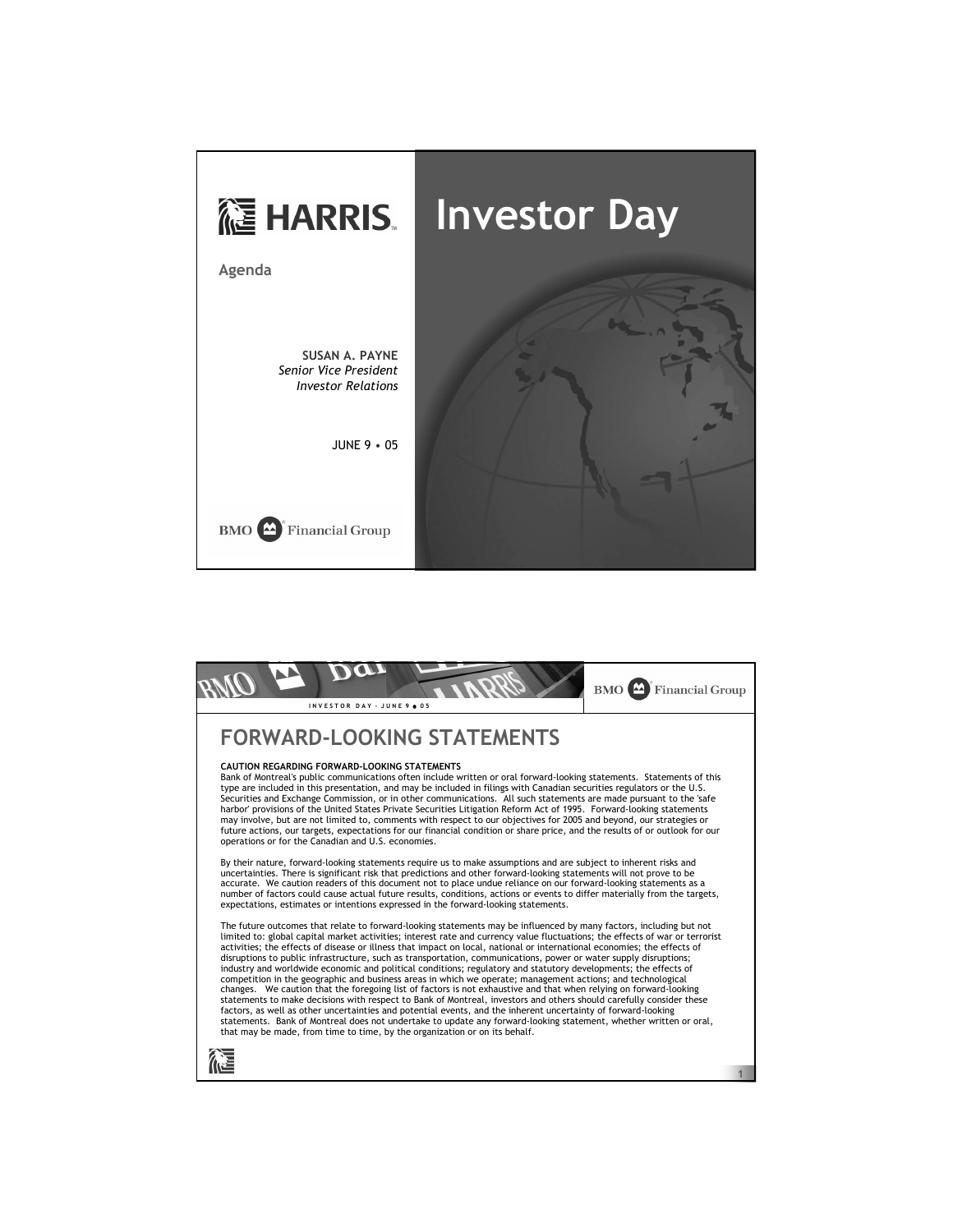

| BMO<br><b>Financial Group</b><br>INVESTOR DAY - JUNE 9 . 05 |                                                         |                                                                                              |                                     |  |
|-------------------------------------------------------------|---------------------------------------------------------|----------------------------------------------------------------------------------------------|-------------------------------------|--|
| <b>AGENDA</b>                                               |                                                         |                                                                                              |                                     |  |
|                                                             | <b>U.S. Strategic Overview</b>                          | <b>Bill Downe</b><br><b>Karen Maidment</b><br><b>Frank Techar</b><br><b>Gilles Ouellette</b> |                                     |  |
|                                                             | <b>U.S. Financial Results</b>                           |                                                                                              |                                     |  |
|                                                             | <b>Chicagoland Banking</b>                              |                                                                                              |                                     |  |
|                                                             | <b>Private Client Group</b>                             |                                                                                              |                                     |  |
|                                                             | Lunch                                                   |                                                                                              | <b>Sherry Cooper &amp; Don Coxe</b> |  |
|                                                             | <b>Yvan Bourdeau</b><br><b>Investment Banking Group</b> |                                                                                              |                                     |  |
|                                                             |                                                         |                                                                                              |                                     |  |
|                                                             |                                                         |                                                                                              |                                     |  |